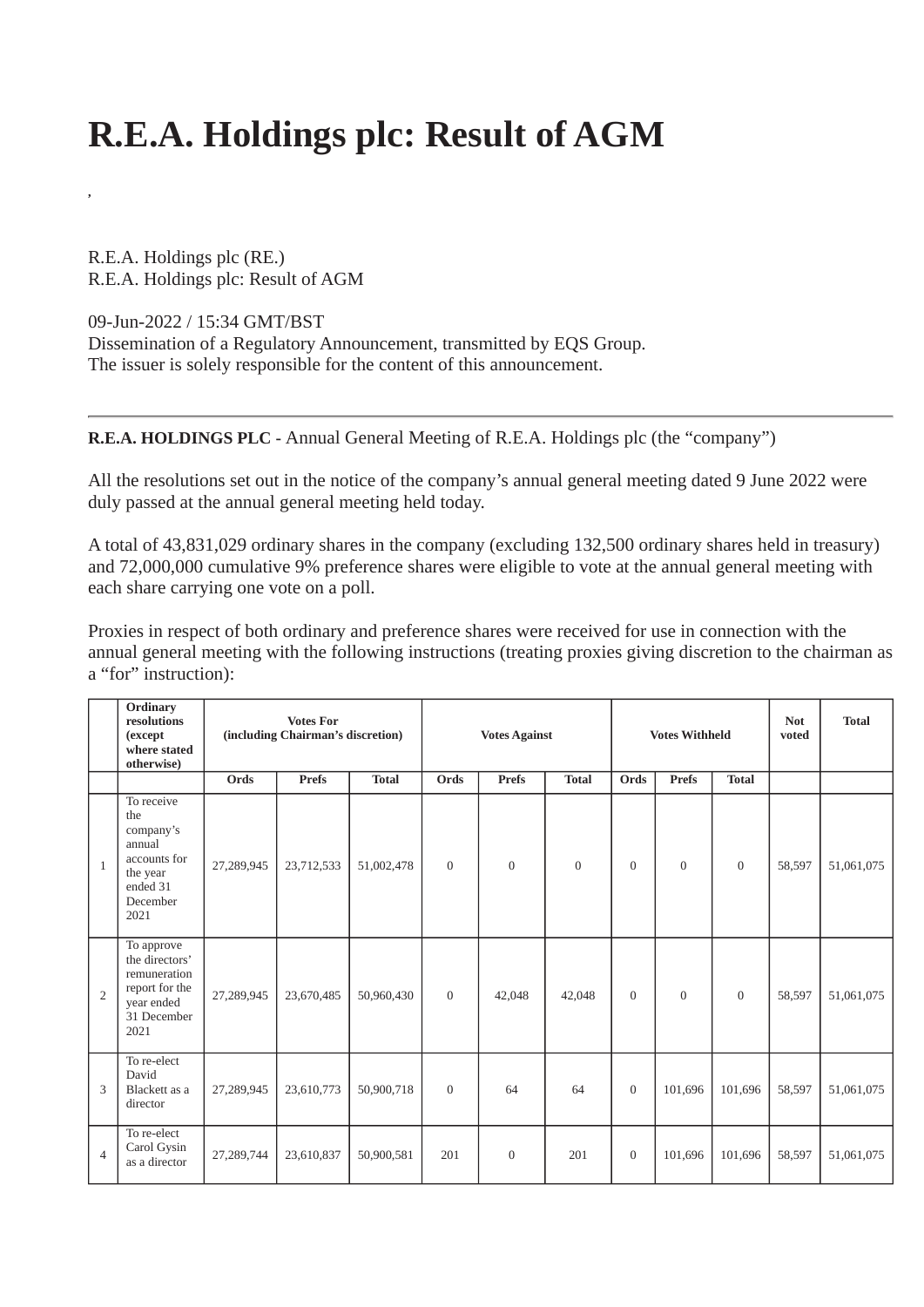| 5              | To re-elect<br>John Oakley<br>as a director                                                                                                      | 27,289,216 | 17,498,293 | 44,787,509 | 729              | 6,112,544        | 6,113,273        | $\boldsymbol{0}$ | 101,696        | 101,696          | 58,597           | 51,061,075 |
|----------------|--------------------------------------------------------------------------------------------------------------------------------------------------|------------|------------|------------|------------------|------------------|------------------|------------------|----------------|------------------|------------------|------------|
| 6              | To re-elect<br>Richard<br>Robinow as a<br>director                                                                                               | 27,289,744 | 17,498,293 | 44,788,037 | 201              | 6,112,544        | 6,112,745        | $\boldsymbol{0}$ | 101,696        | 101,696          | 58,597           | 51,061,075 |
| $\overline{7}$ | To re-elect<br>Rizal Satar as<br>a director                                                                                                      | 27,289,945 | 23,610,837 | 50,900,782 | $\boldsymbol{0}$ | $\boldsymbol{0}$ | $\boldsymbol{0}$ | $\boldsymbol{0}$ | 101,696        | 101,696          | 58,597           | 51,061,075 |
| 8              | To re-elect<br>Michael St<br>Clair-George<br>as a director                                                                                       | 27,174,327 | 23,610,773 | 50,785,100 | 115,618          | 64               | 115,682          | $\boldsymbol{0}$ | 101,696        | 101,696          | 58,597           | 51,061,075 |
| 9              | To re-appoint<br><b>MHA</b><br>MacIntyre<br>Hudson,<br>chartered<br>accountants,<br>as auditor                                                   | 27,287,925 | 23,610,837 | 50,898,762 | 2,020            | $\mathbf{0}$     | 2,020            | $\boldsymbol{0}$ | 101,696        | 101,696          | 58,597           | 51,061,075 |
| 10             | To authorise<br>the audit<br>committee to<br>determine<br>and approve<br>the<br>remuneration<br>of the auditor                                   | 27,174,327 | 23,712,533 | 50,886,860 | 115,618          | $\boldsymbol{0}$ | 115,618          | $\boldsymbol{0}$ | $\mathbf{0}$   | $\mathbf{0}$     | 58,597           | 51,061,075 |
| 11             | To authorise<br>the company<br>to make<br>market<br>purchases of<br>any of its<br>ordinary<br>shares                                             | 27,348,542 | 23,576,458 | 50,925,000 | $\boldsymbol{0}$ | 136,075          | 136,075          | $\boldsymbol{0}$ | $\mathbf{0}$   | $\mathbf{0}$     | $\mathbf{0}$     | 51,061,075 |
| 12             | To authorise<br>the directors<br>to allot<br>ordinary<br>shares                                                                                  | 27,348,542 | 17,311,743 | 44,660,285 | $\boldsymbol{0}$ | 6,400,790        | 6,400,790        | $\boldsymbol{0}$ | $\mathbf{0}$   | $\boldsymbol{0}$ | $\boldsymbol{0}$ | 51,061,075 |
| 13             | To authorise<br>the directors<br>to allot<br>preference<br>shares                                                                                | 27,348,542 | 23,424,287 | 50,772,829 | $\mathbf{0}$     | 288,246          | 288,246          | $\overline{0}$   | $\mathbf{0}$   | $\overline{0}$   | $\boldsymbol{0}$ | 51,061,075 |
| 14             | To authorise<br>the<br>disapplication<br>of pre-<br>emption<br>rights on up<br>to 5% of<br>ordinary<br>shares<br>(Special<br><b>Resolution</b> ) | 27,348,542 | 23,411,118 | 50,759,660 | $\mathbf{0}$     | 301,415          | 301,415          | $\mathbf{0}$     | $\overline{0}$ | $\mathbf{0}$     | $\mathbf{0}$     | 51,061,075 |
| 15             | To authorise<br>the<br>disapplication<br>of pre-<br>emption<br>rights on up<br>to a further<br>5% of<br>ordinary                                 | 27,348,542 | 17,352,453 | 44,700,995 | $\overline{0}$   | 6,360,080        | 6,360,080        | $\overline{0}$   | $\overline{0}$ | $\mathbf{0}$     | $\boldsymbol{0}$ | 51,061,075 |